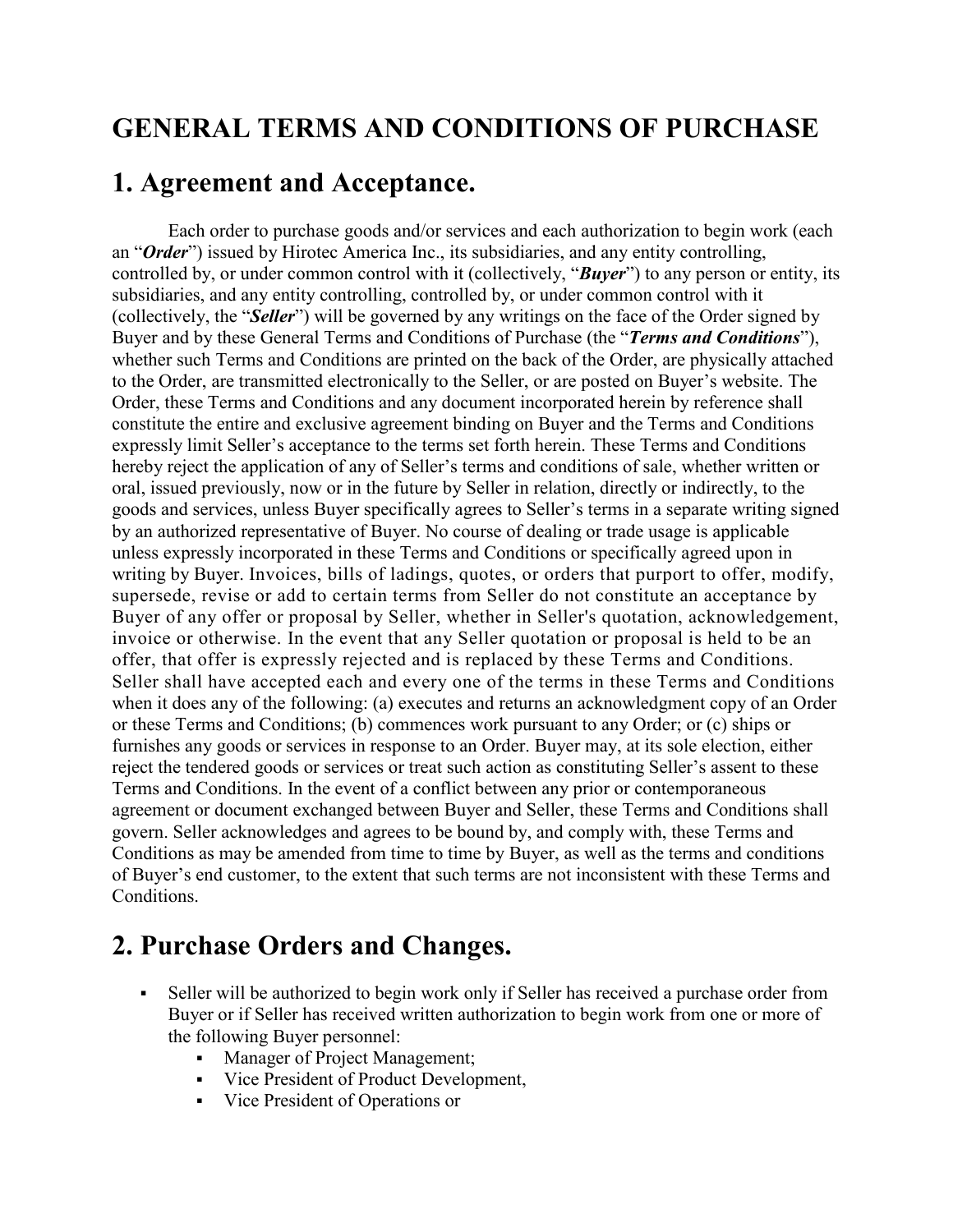- Vice President of Engineering.
- Buyer may, at any time, make changes, or cause Seller to make changes, of any kind in these Terms and Conditions. Any claim by Seller for a price adjustment due to such changes must be asserted in writing within ten (10) days from date of receipt by Seller of Buyer's notification of any change. Buyer will have the right to verify all claims hereunder by auditing relevant records, facilities, work or materials of Seller. Seller agrees to proceed with the changes made pursuant to this paragraph during such audit.
- All engineering changes, whether initiated by Buyer or Seller, will be processed pursuant to Buyer's practices in effect at the time of the change. All Buyer approved engineering changes will be promptly implemented by Seller as directed by Buyer. Price changes for Buyer approved engineering changes are to be based solely on the design cost variance from the superseded design and must be substantiated with appropriate documentation satisfactory to Buyer.

### **3. Price and Payments.**

- **General.** Prices contained in any Order are firm and are not subject to change without prior Buyer's approval as evidenced by Buyer's properly authorized written amendment to such Order. No change shall be made by Seller for boxing, packing or cartage unless by express agreement. Seller is granted no right or set off of unpaid invoices against obligations of Seller's parent, subsidiaries or affiliates, to Buyer. No purchase money security interest will be granted by Buyer to Seller under these Terms and Conditions or any Order.
- **Most Favored Customer.** Seller warrants that the prices for the goods and services sold to Buyer hereunder are and will be no less favorable than Seller currently extends to any other customer for the same or similar goods or services in similar quantities. If Seller reduces its prices to others for the same or similar goods or services, Seller will immediately reduce the prices to Buyer for such goods or services. Seller warrants that no additional charges of any type will be added to prices shown on any Order without Buyer's express written consent.
- **Payment.** Buyer will make all payments to Seller within sixty (60) days net proximo from the date of Seller's invoice, unless expressly stated to the contrary on the front of an Order.

### **4. Delivery.**

 **General.** Time is of the Essence. Deliveries are to be made both in the quantities and at the dates specified by Buyer. Buyer will not pay for material or items delivered to Buyer which different from, or in excess of, the types or quantities identified in any order. Buyer may, from time to time, change delivery schedules or direct temporary suspension of scheduled shipments upon prior written notice, none of which shall entitle Seller to a modification of the price for goods or services. If Seller fails to make deliveries or perform services at the specified time, all damages suffered by Buyer and any additional transportation or other costs required to meet the specified delivery schedule will be at the expense of Seller. 100% on time delivery is required as negotiated.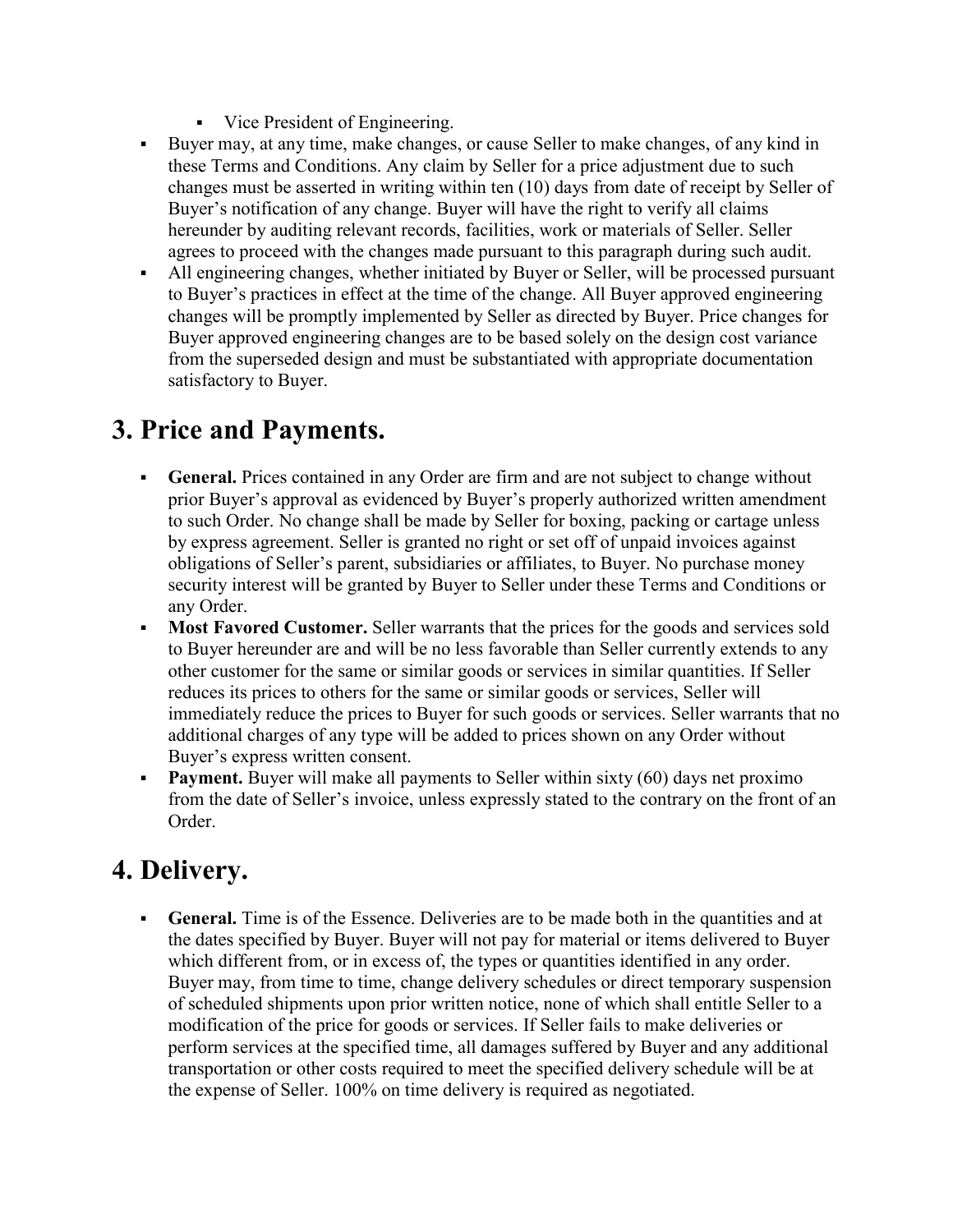- **Release Authorization.** When deliveries are specified to be in accordance with Buyer's written releases, Seller with not fabricate or assemble any goods, nor procure required materials, nor ship any supplies, except to the extent authorized by such written releases.
- **Excusable Delays.** At Buyer's sole discretion, allowances may be made for delays caused by fire, flood, earthquake, strikes, insurrections and circumstances beyond the reasonable control of Seller. If, at any time, Seller has reason to believe that deliveries will not be made as scheduled, written notice setting forth the cause and the anticipated new delivery date(s) will be sent to Buyer immediately. Fire, strikes, accidents and other causes beyond Buyer's control shall relieve Buyer from accepting delivery hereunder while such cause is operative.

### **5. Packing, Marking and Shipment.**

- **General.** Seller will pack and mark goods and make shipments in accordance with Buyer's instructions, meet carrier requirements and assure delivery free of damage and deterioration. All shipments to Buyer's plants must include two packing slips and bills of lading, or four packing slips and bills of lading in the case of shipments directed to a Buyer consolidation point. Whenever shipment is made by truck, Seller will enclose one of the packing slips (or packing slip sets in the case of multiple item shipments) in an envelope and deliver it to Buyer's traffic representative upon arrival at Buyer's plant. Seller is responsible for all risks to the goods until delivery and acceptance at the Buyer designated FOB point.
- **- Designated Carrier.** Buyer may specify the carrier and/or method of transportation and Seller will process shipping documents and route shipments accordingly. Seller will comply with all of Buyer's transportation routing instructions, including without limitation, mode of transportation, utilization of assigned carrier and identification of the shipping point. Seller will be responsible for all excess costs incurred because of its failure to comply with Buyer's transportation instructions.
- **Documentation Requirements.** Buyer will not be responsible for delays in the payment of invoices if the following requirements are not met: invoices and packing slips must bear the Buyer-assigned supplier code, purchase order number, part number, the requisition number on quantity buys or the release number on blanket orders, the "Shipto" address, Buyer-assigned plant location code, invoice-to-address, and whether containers used are "returnable" or "non-returnable."

## **6. General Warranty.**

- **General.** Seller warrants, whether or not it is a merchant of the goods and/or services provided by it, that all goods and services shall:
	- Conform to all specifications, drawings, descriptions or samples furnished, specified or adopted by Buyer; and
	- be merchantable; and
	- be of good quality and free from defects, latent or patent, in design (where design is the responsibility of Seller), materials and workmanship. In addition, Seller acknowledges that Seller knows of Buyer's intended use and Seller further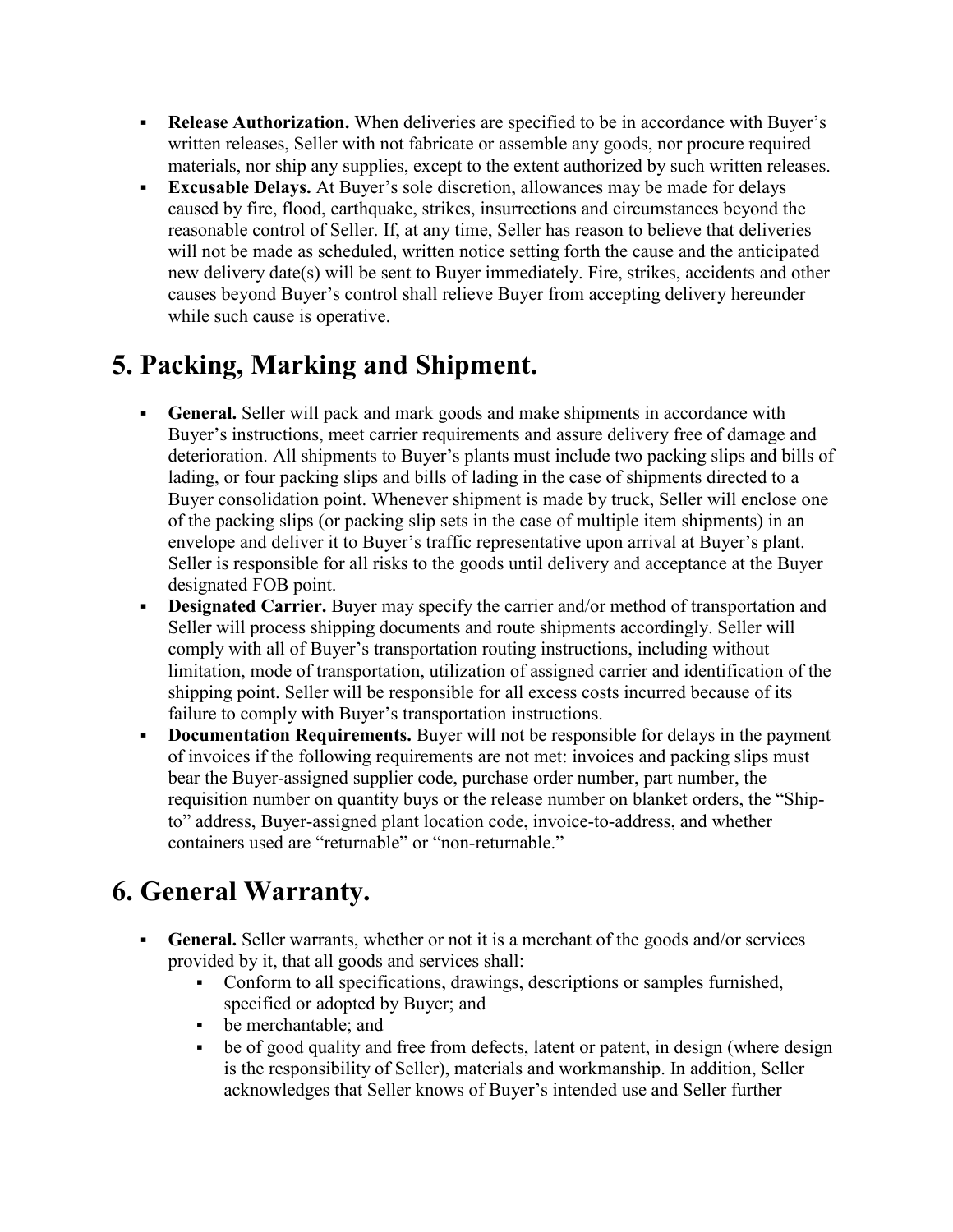warrants that all goods not designed by Buyer will be suitable and sufficient for the purposes intended; and

- comply with all state and federal laws relative thereto, including, but not limited to all laws relative to the manufacture thereof.
- **Title.** Seller further warrants that on delivery Buyer will receive good and merchantable title to the goods and services, free and clear of all liens and encumbrances of any kind and that all goods and services will be free from any actual or claimed patent, copyright or trademark infringement and any claims of third parties.
- **Warranty Period**. These warranties will be coterminous with the warranty extended to Buyer's customers by Buyer. Seller's liability for a breach of the warranties given herein will be determined by Buyer's analysis of a sample of products against which claims are made that the products are defective. Seller will participate in such analysis in accordance with Buyer's procedures.
- **Survival.** These warranties are in addition to any warranties implied by law or otherwise made by Seller and will survive acceptance and payment by Buyer.

### **7. Inspection and Claims.**

- **General.** Seller acknowledges that Buyer will not perform incoming inspections of the goods, and waives any rights to require Buyer to conduct such inspections. To the extent Buyer rejects goods as nonconforming, the quantities under the subject Order will automatically be reduced unless Buyer otherwise notifies Seller. Seller will not replace quantities so reduced without a new contract or schedule from Buyer. Nonconforming goods will be held by Buyer in accordance with Seller's instructions at Seller's risk. Seller's failure to provide written instructions within 10 days, or such shorter period as may be commercially reasonable under the circumstances, after notice of nonconformity shall entitle Buyer, at Buyer's option, to charge Seller for storage and handling or to dispose of the goods without liability to Seller. Payment for nonconforming goods shall not constitute an acceptance of them, limit or impair Buyer's right to assert any legal or equitable remedy, or relieve Seller's responsibility for latent defects.
- **Inspection of Manufacturing Process.** Buyer may inspect and evaluate all goods (including all tooling and material used in their manufacturing process), and all services at times and places designed by Buyer. Seller will provide and maintain a Supplier Quality Assurance System approved by Buyer and which meets Buyer's specifications, as they may be amended from time to time. Seller will perform inspections as designed by Buyer and Seller will make inspection systems, procedures and records available to Buyer upon request. Buyer reserves the right to inspect at Seller's premises and have Buyer's customer present when required.
- **Remedies.** Without limiting its remedies, after notice to Seller, Buyer may
	- replace or correct any non-conforming goods or services and charge Seller the full cost of such replacement or correction on an expedited basis to meet delivery dates and removal of any defective materials and goods,
	- cancel the order for default,
	- subject Seller's account to a debit for the damages suffered by Buyer, and/or
	- cause the removal of Seller as an approved Buyer supplier.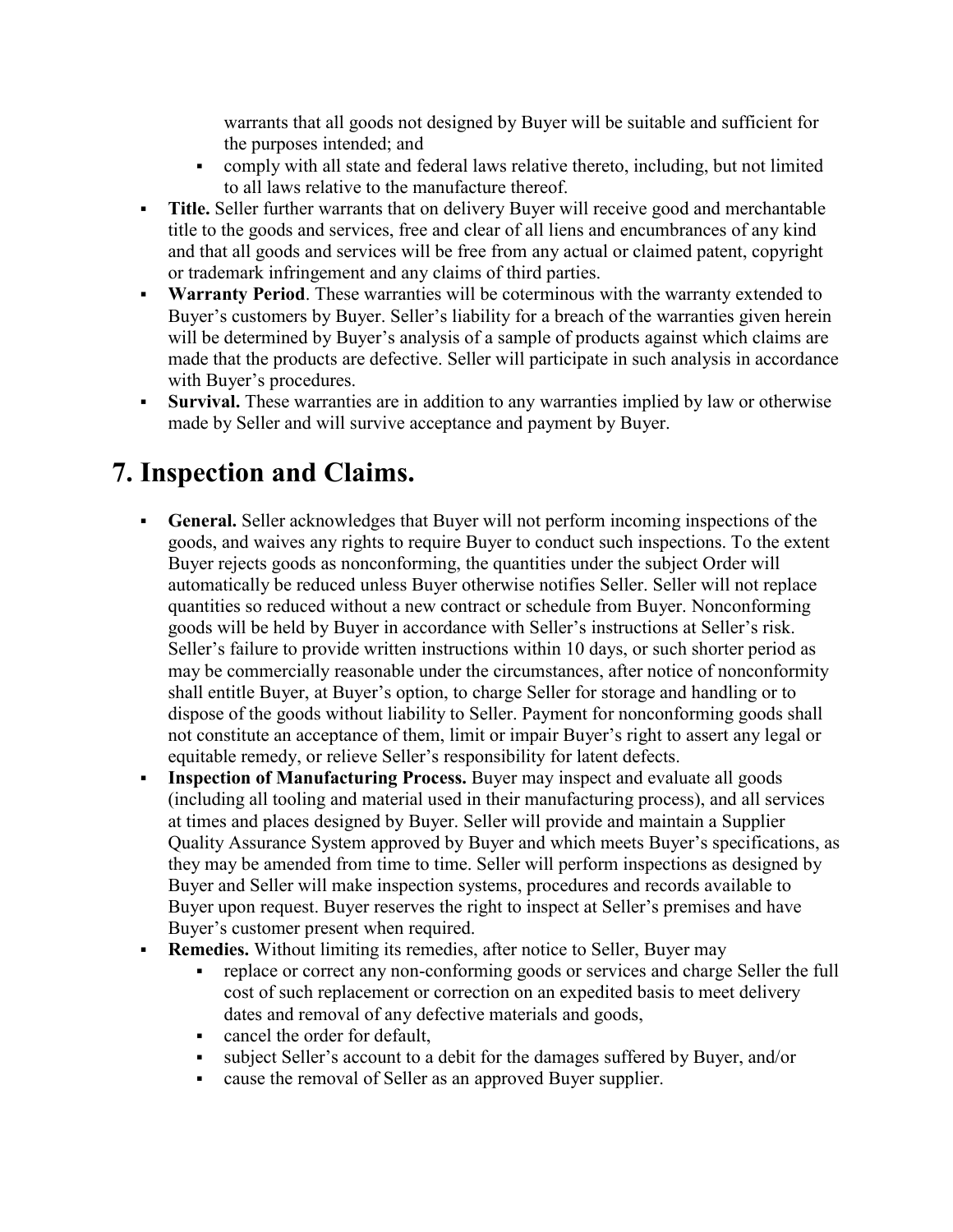**Setoff/Recoupment.** In addition to any right of setoff or recoupment provided by law, all amounts due to Seller shall be considered net of indebtedness of Seller and its affiliates/subsidiaries to Buyer and its affiliates/subsidiaries; and Buyer shall have the right to deduct any amounts due or to become due from Seller and its affiliates/subsidiaries to Buyer and its affiliates/subsidiaries from any sums due or to become due to Seller and its affiliates/subsidiaries from Buyer and its affiliates/subsidiaries.

### **8. Property and Special Tooling.**

Property of every description including all tools, equipment, material, drawings, manufacturing aids and replacements of the foregoing furnished by Buyer, either directly or indirectly, or as acquired or manufactured by Seller for use in the performance of work hereunder, for which Seller has been reimbursed by Buyer ("Special Tooling"), will be

- the property of Buyer,
- plainly marked or otherwise adequately identified by Seller as the property of Buyer, and
- safely stored separate and apart from Seller's property. Seller will adhere to the Buyer procedure in effect at the time for submitting requests for reimbursement for tooling costs. All requests for reimbursement for tooling costs are subject to review, approval and audit by Buyer. Seller will retain and not use or rework tooling or property of Buyer except for performance of work hereunder or as authorized in writing by Buyer. Seller will keep such tooling or property in its possession and/or control in good condition, fully covered by insurance, free of liens and encumbrances and will replace such tooling or property when lost, damaged or destroyed. All Buyer tooling and property will be transferred as Buyer may direct at any time. If Seller makes any unauthorized transfer of Special Tooling, Seller will reimburse Buyer for any costs incurred by Buyer in returning the tooling to Buyer or moving the tooling as directed by Buyer.

### **9. Work on Premises.**

If Seller's employees, contractors, or agents provide services to Buyer on Buyer's premises or Buyer's customer's premises, Seller shall examine the premises to determine whether they are safe for such services and shall advise Buyer promptly, in writing, of any situation it deems to be unsafe. Seller shall handle and be responsible for every claim that arises from Seller's work on Buyer's premises or Buyer's customer's premises that is for actual or alleged injury or damage to any person, property, economic loss, worker's compensation claim, or violation of any law, or at Buyer's option provide reasonable assistance to Buyer in Buyer's handling of such claims.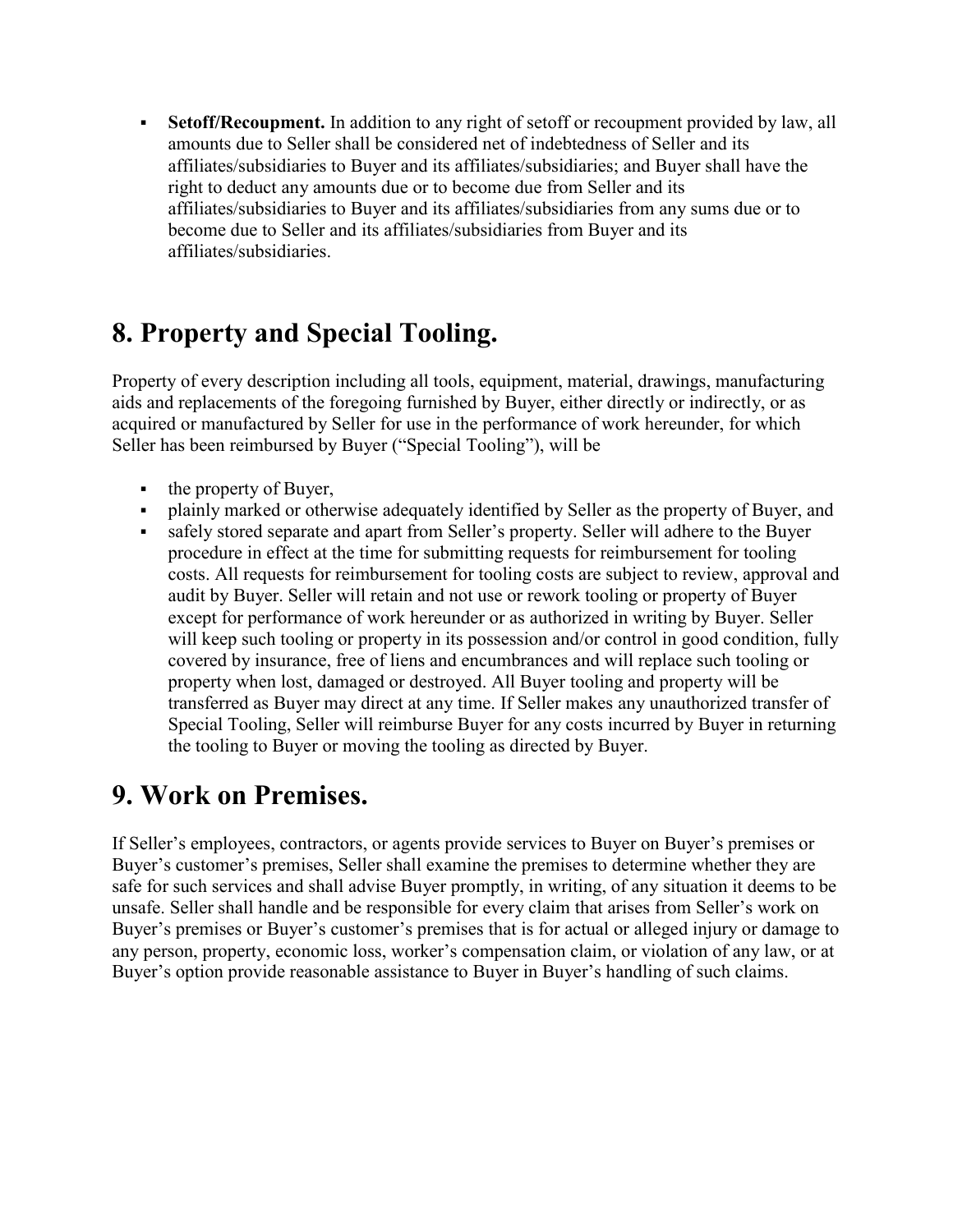### **10. Insurance and Indemnification.**

**Insurance.** Seller shall, at its own expense, maintain, and carry in full force and effect with financially sound and reputable insurers acceptable to Buyer, insurance coverage of the following types and with the coverage limits set forth herein:

(a) Commercial General Liability Insurance, including Contractual Liability Insurance, XC&U Coverage (if applicable), Personal/Advertising Injury Coverage, goods and services/Completed Operations Insurance, Cross-Liability Coverage, Product Recall and Product Liability Coverage, and Broad Form Property Damage covering all operations and work hereunder and written on an "Occurrence Coverage Basis". Seller's ongoing operations shall be defined to include any warranty or representation, whether expressed or implied, after product or project acceptance. Such insurance shall specifically refer to these Terms and Conditions and shall specifically cover the liability assumed and/or intended to be assumed by Seller under the indemnity provisions of these Terms and Conditions, regardless of whether the indemnification obligation giving rise to such liability is found to be void or otherwise unenforceable due to Workers' Compensation immunity or other grounds. It is expressly understood and agreed that it is the intent of the parties that the insurance provided hereunder shall afford the Indemnified Parties insurance coverage against their own acts or omissions, as well as Seller's acts or omissions The limits of insurance shall be no less than \$1,000,000 per occurrence and no less than a \$2,000,000 annual aggregate. In addition, such insurance shall, by endorsement issued by said insurer on each such policy, name Buyer as an Additional Insured with respect to claims arising out of operations performed pursuant to or incidental to any Order issued to Seller by Buyer, whether by Seller, its subcontractors, or an Indemnified Party. Seller and all of Seller's subcontractors shall, in writing, waive their rights of subrogation against Buyer and obtain an endorsement to their respective Commercial General Liability, Property and Commercial Auto policies waiving the insurer's subrogation rights against Buyer.

(b) Workers' Compensation Insurance in compliance with the applicable laws of each jurisdiction affected by any Order. Seller and all subcontractors retained by or through Seller, and all their employees, workmen, servants, or agents shall comply with all requirements of the Workers' or Workers' Compensation laws of the states in which Seller or any subcontractor retained by or through Seller is performing any work hereunder. Seller shall, in addition, carry Employer's Liability insurance covering all operations and work hereunder with a limit of no less than \$500,000 per person. Evidence of compliance with this Section (b) shall be furnished to Buyer. Seller and any subcontractors retained by or through Seller agree to waive their rights of subrogation against Buyer.

(c) If the Seller, or any of its employees, will use or provide for use of motor vehicles in providing and/or performing the work under any Order, Automobile (motor vehicle) Liability Insurance on all owned, non-owned, and hired automobiles, covering all liabilities for personal injury and property damage arising from the use of such vehicles,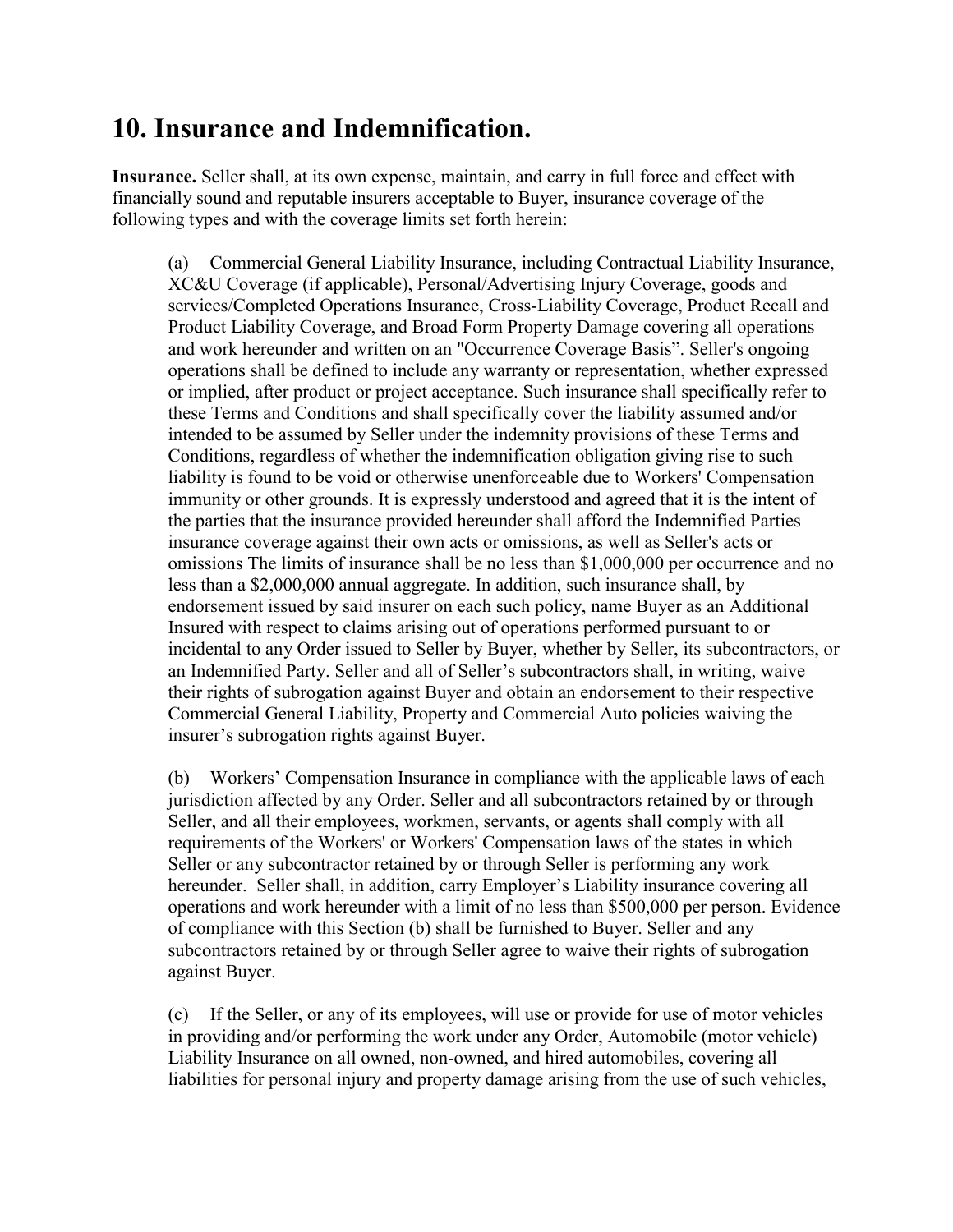with limits of no less than \$1,000,000 per occurrence, naming Buyer as an additional insured.

(d) Excess/Umbrella Liability Insurance, on an "Occurrence Coverage Basis", in excess of underlying coverage described above for Employer's Liability, Commercial General Liability and Automobile Liability in an amount not less than \$2,000,000.

(e) Seller shall provide Buyer with a certificate of insurance and issued endorsements evidencing the coverage specified in this Paragraph 10 naming Buyer as 'Additional Insured'as specified herein. The above insurance requirements are minimum requirements and shall not limit Seller's liability to Buyer in any manner. Issued endorsements evidencing the insurance required herein shall be a condition precedent to Buyer's obligation to make payments to Seller. Acceptance of a nonconforming certificate of insurance by Buyer shall not constitute a waiver of any rights of the Indemnified Parties under this order. It is further agreed that the coverage afforded the Indemnified Parties shall be primary and non-contributory insurance for the Indemnified Parties with respect to claims arising out of operations performed pursuant to or incidental to any Order, whether by Seller, its subcontractors, or an Indemnified Party. If the Indemnified Parties have other insurance which is applicable to the claim, such other insurance shall be on an excess basis and not contributory.

**General Indemnification.** Seller shall defend, indemnify, and hold harmless Buyer, any of its subsidiaries or affiliates, and any of its or their officers, directors, employees, workmen or agents (collectively, the "Indemnified Parties" and, individually, an "Indemnified Party") against any and all claims, liability, losses, damages, costs and settlement expenses, including attorneys' fees, arising from or in connection with:

- any breach or alleged breach by Seller, or any subcontractor retained by or through Seller or of any of their employees, workmen or agents, of any provision of these Terms and Conditions;
- any and all claims which may be made against any Indemnified Parties by reason of injury or death to person, or damage to property, suffered, or claimed to have been suffered, by any person, firm, corporation, or other entity, caused by, or alleged to have been caused by, any act or omission, of Seller or any subcontractor retained by or through Seller or of any of their employees, workmen or agents;
- any and all damage to the property of any Indemnified Parties including, but not limited, property occupied or used by or in the care, custody, or control of Seller, caused by any act or omission of Seller or any subcontractor retained by or through Seller or of any of their employees, workmen or agents;
- any and all claims which may be made against any Indemnified Parties by reason of injury or death to person, or damage to property, however caused, or alleged to have been caused, (except for injury, death, or damage caused by the sole negligence of any Indemnified Parties) suffered, or claimed to have been suffered by Seller or any subcontractor retained by or through Seller or by any of their employees, workmen or agents, notwithstanding the application at the provisions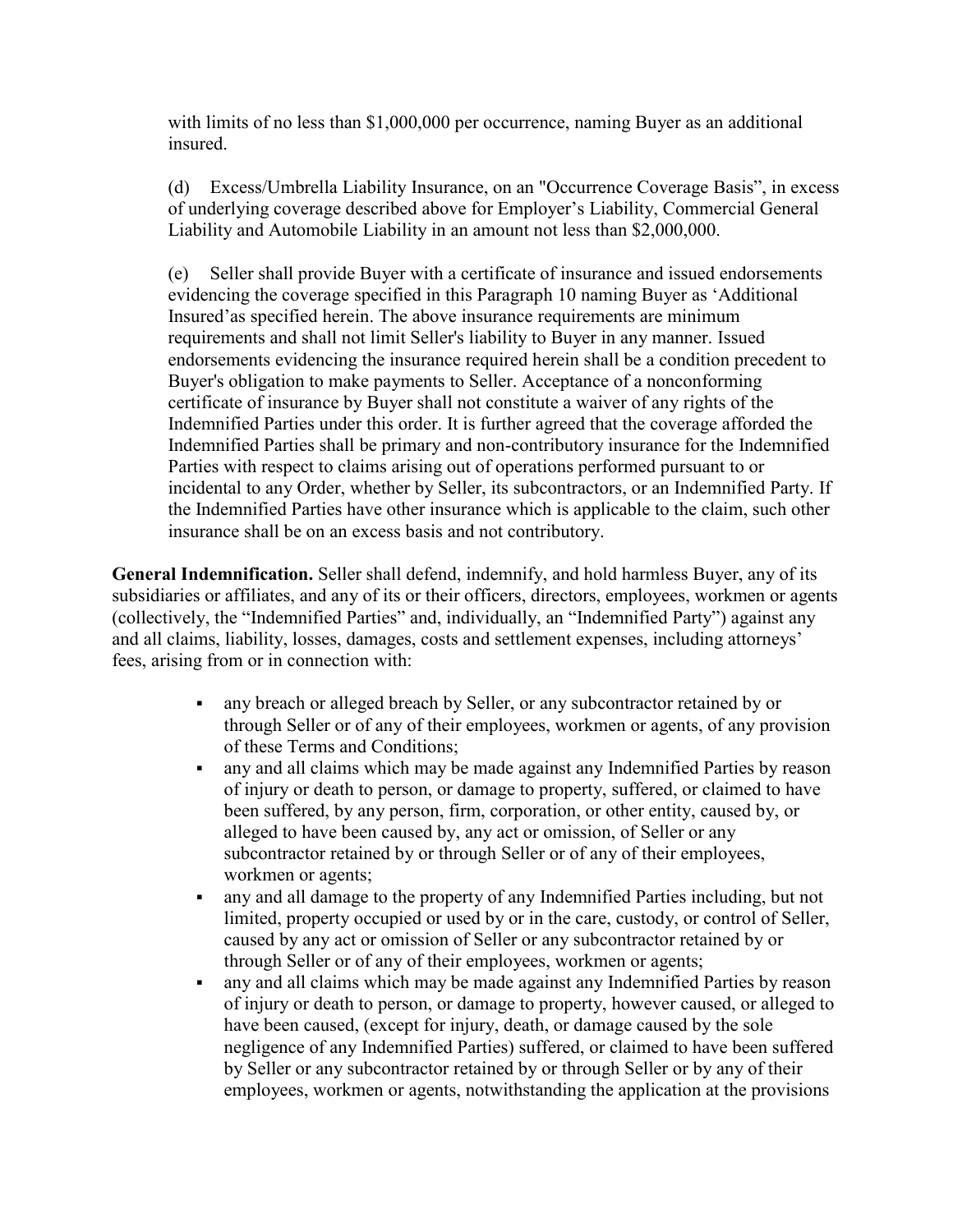of any applicable state Workers' Compensation law and statute. Seller agrees to specifically indemnify any Indemnified Parties from and against any and all claims against an Indemnified Party by Seller's employee;

- any and all claims and demands which may be made against any Indemnified Parties by reason of any infringement or alleged infringement of any intellectual property rights or claims caused by or alleged to have been caused by the use of any materials or equipment furnished or used by Seller or any subcontractor retained by or through Seller;
- any and all penalties imposed on account of the violation of any law or regulation, compliance with which is not expressly left by these Terms and Conditions or any Order solely to the part of Buyer; and
- any product recalls, production interruptions and product line shut downs of Buyer or Buyer's customer resulting from any of the foregoing or from any act or omission by Seller or any of its employees, contractors or agents. Such damages may include indirect or consequential, incidental, exemplary, punitive or special damages, including lost profits or revenues.

### **11. Use of Buyer's Name.**

Seller will not publish, in any manner or media now existing or hereafter developed (including, but not limited to, any conventional media outlet or any social media platform), the fact that Seller has furnished or contracted to furnish Buyer goods and/or services, or use the tradename(s) or trademark(s) of Buyer, its products, or any of its associated companies or customers, without the prior written consent of Buyer. Seller will not place its or any third party's trademark or other designation on any part produced or manufactured for Buyer if the product bears a Buyer trademark or an identifying mark specified by Buyer, or if the product is peculiar to Buyer's design ("Marked Product"). Seller will produce and manufacture Marked Product, and similar goods, only for Buyer and will not sell Marked Product or similar goods to third parties without Buyer's prior written consent, which consent may be withheld in Buyer's sole and absolute discretion.

## **12. Technology Rights.**

 **General.** Trade secrets, specifications, drawings, designs, notes, instructions, manufacturing/engineering data and analyses, compositions of matter, financial data, other technical and business information which are, intentionally or unintentionally, supplied or disclosed to Seller by Buyer in connection with the performance hereunder (collectively, the "Confidential Information") will be deemed to be confidential and proprietary to, and remain the sole property of Buyer and/or Buyer's customers. Such Confidential Information may be covered by one or more Buyer patents, patent applications, copyrights or are otherwise part of Buyer's know-how or proprietary information. No rights are granted to Seller under any Buyer patents or technology except as may be necessary to fulfill Seller's obligations hereunder.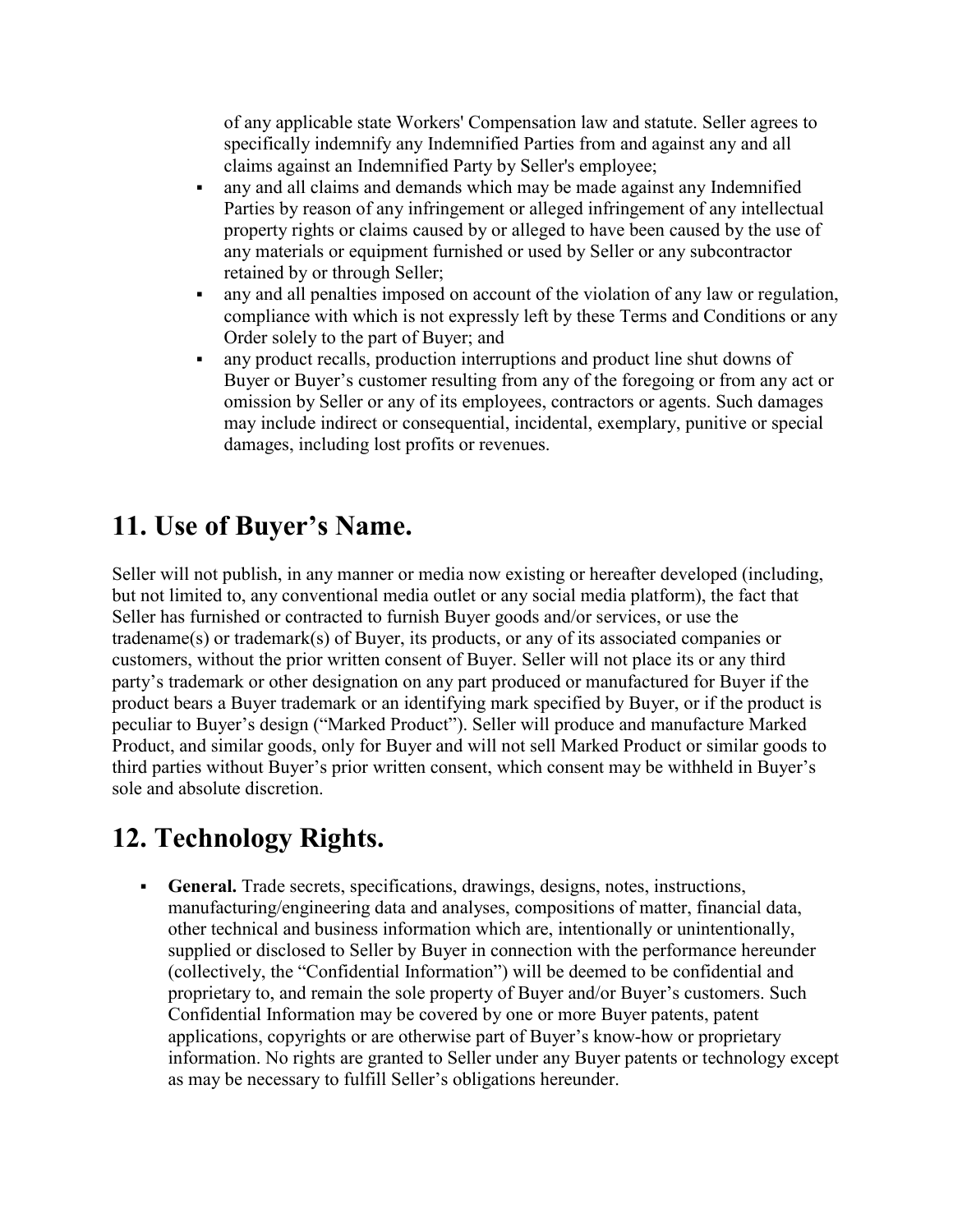- **Infringement Claims.** Seller shall indemnify and hold harmless Buyer and its customers and shall handle and be solely responsible for the defense or settlement of every claim of infringement of any present or future patent, copyright, trademark, industrial design right or other proprietary right that results from the sale or use of the goods/services supplied hereunder
	- alone.
	- in combination by reason of their content, design or structure, or
	- in combination in accordance with Seller's recommendations, and at Buyer's option provide all reasonable assistance to Buyer in Buyer's handling of such claims. Seller's obligations shall apply even though Buyer furnishes all or any portion of the design and specifies all or any portion of the processing.
- **Grant-back License.** Seller grants to Buyer and its affiliates/subsidiaries a worldwide, nonexclusive, royalty-free, irrevocable license to: (i) use, sell and modify the goods covered hereunder, and to incorporate such goods into other products for use or sale; and (ii) in the case where Seller is unable to perform or has breached these Terms and Conditions, to make goods or have goods made by an alternate source for the remaining duration of the agreement or as otherwise mutually agreed to in writing. Buyer may share with third parties any drawings or other information provided by or through Seller and related to the goods. including any improvements thereto as they may be delivered from time to time.
- **Non-Assertion.** All works of original authorship, ideas, inventions (whether patentable, patented or not), know-how, processes, compilations of information, and other intellectual property created by Seller for which the development was paid for by Buyer (collectively, "Proprietary Materials"), and all intellectual property rights in such Proprietary Materials, are owned by Buyer. Seller agrees that all such Proprietary Materials created by Seller for which the development was paid for by Buyer are "works made for hire" as that term is used in connection with the U.S. Copyright Act. Seller will neither assert nor transfer to another a right to assert against Buyer and/or its associated companies, or dealers or customers thereof any copyright of Seller that is applicable to any such Proprietary Materials. All information disclosed heretofore and hereafter by Seller to Buyer in connection with these supplies or services is disclosed on a nonconfidential basis.
- **Secrecy.** In addition to the Seller's obligations pursuant to any separate confidentiality agreement between Buyer and Seller, Seller will handle all of this Confidential Information in such a manner to insure that it is not used for any purpose detrimental to the interests of Buyer and will not, directly or indirectly,
	- use or exploit such Confidential Information in any way except to fulfill Orders and
	- will keep confidential and not disclose such Confidential Information to any thirdparty without Buyer's prior written consent. All drawings and tracings furnished by Buyer for any Order must be returned with the last invoice.

## **13. Injunctive Relief.**

Seller agrees that Buyer, in addition to any other available remedies under applicable law, shall be entitled, as a matter of course, to an injunction, restraining order or other equitable relief from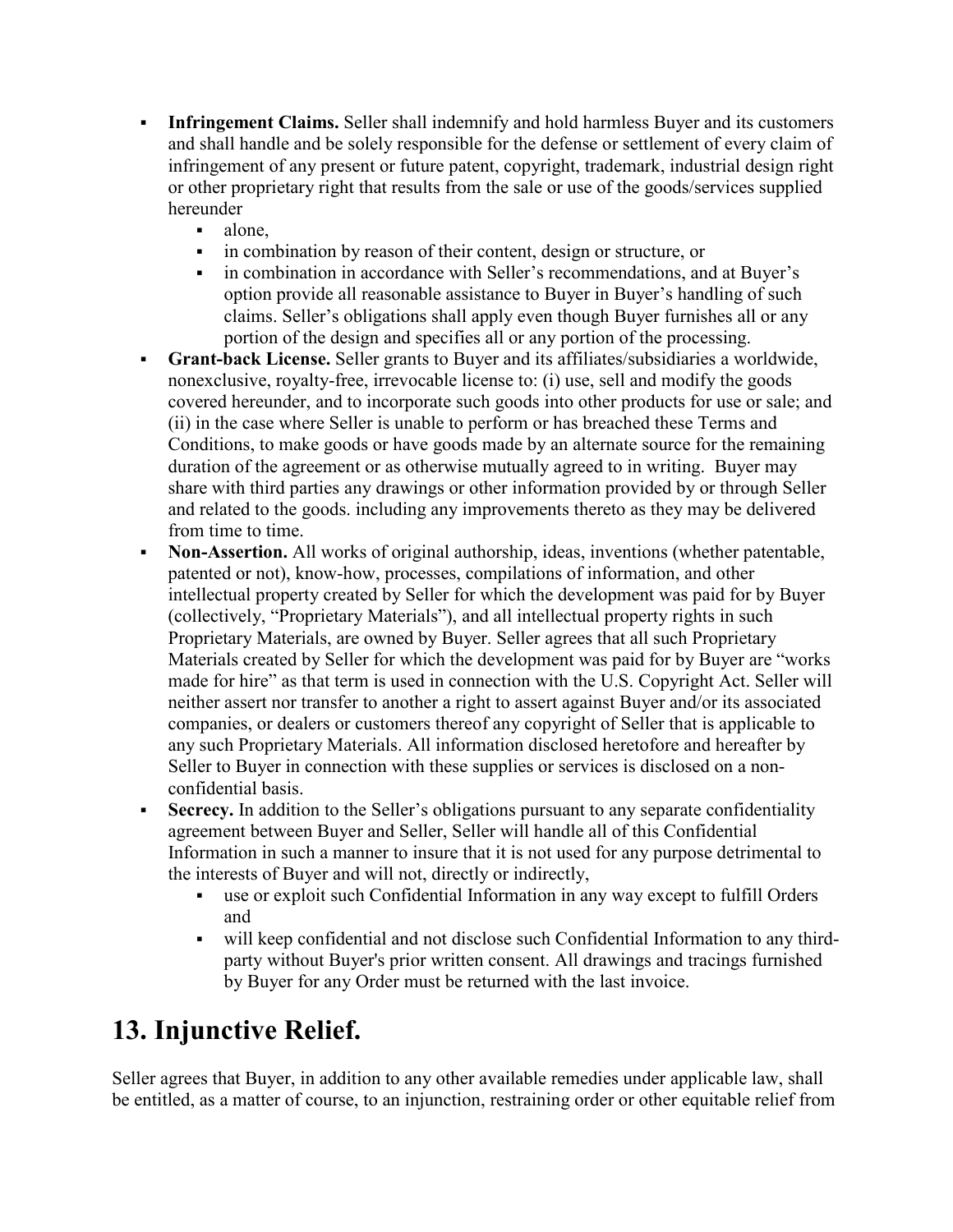any court of competent jurisdiction, restraining any violation or threatened violation of any of the provisions contained in paragraphs 8, 11 and 12 of these Terms and Conditions.

## **14. Assignment.**

These Terms and Conditions or any rights or interest herein may not be assigned, delegated or encumbered in whole or in part, or sold or transferred as part of a sale of the Seller or its business, stock or assets without Buyer's prior written consent, including without limitation, the subcontracting of work to be performed hereunder or the transfer of Special Tooling to third parties for the performance of work hereunder.

## **15. Termination at Buyer's Option.**

Buyer may terminate these Terms and Conditions or any Order at any time without cause in whole or in part by written notice, whereupon Seller will stop work on the date and to the extent specified in such notice and terminate all orders and subcontracts that relate to the terminated order. Within thirty (30) days after receipt or termination notice, Seller will submit all claims resulting from such termination. Buyer will have the right to verify such claims by auditing the relevant records, facilities, work or materials of Seller and/or its subcontractors such claims will be subject to the following limitations:. Buyer will pay Seller for finished work accepted by Buyer as well as for the documented cost to Seller of work in process and raw material allocable to the terminated work which is not in excess of any prior Buyer authorization. Payment made under this paragraph will not apply to any cancellation by Buyer for default by Seller or for any other cause recognized by law or specified in these Terms and Conditions.

# **16. Cancellation for Default.**

If Seller

- fails to deliver goods or perform services at the time specified herein or fails to make progress so as to endanger performance of the work or impair delivery dates, or
- fails to perform any other provisions hereof and does not cure such failure within a period of (10) days after receipt of written notice from Buyer specifying such failure, or
- becomes financially unstable, insolvent, makes an assignment in favor of creditors, or enters bankruptcy or dissolution procedures, or
- is merged into another company and/or is expropriated or nationalized, Buyer may cancel the whole or any part of any Order without any liability, except for payment (subject to Buyer's right of set-off) due for goods and services delivered and accepted to date. Upon such termination Buyer will have the right, and on notice to Seller, to take title to and possession of all or any part of such materials, work in process or finished goods performed by Seller, any Special Tooling and all drawings, technology and information furnished by Buyer. Seller shall reimburse Buyer for all costs incurred by Buyer in connection with Buyer's cancellation pursuant to this paragraph, including but not limited to all attorneys or other professional fees, and seller shall be liable for all damages of seller as provided in these Terms and Conditions.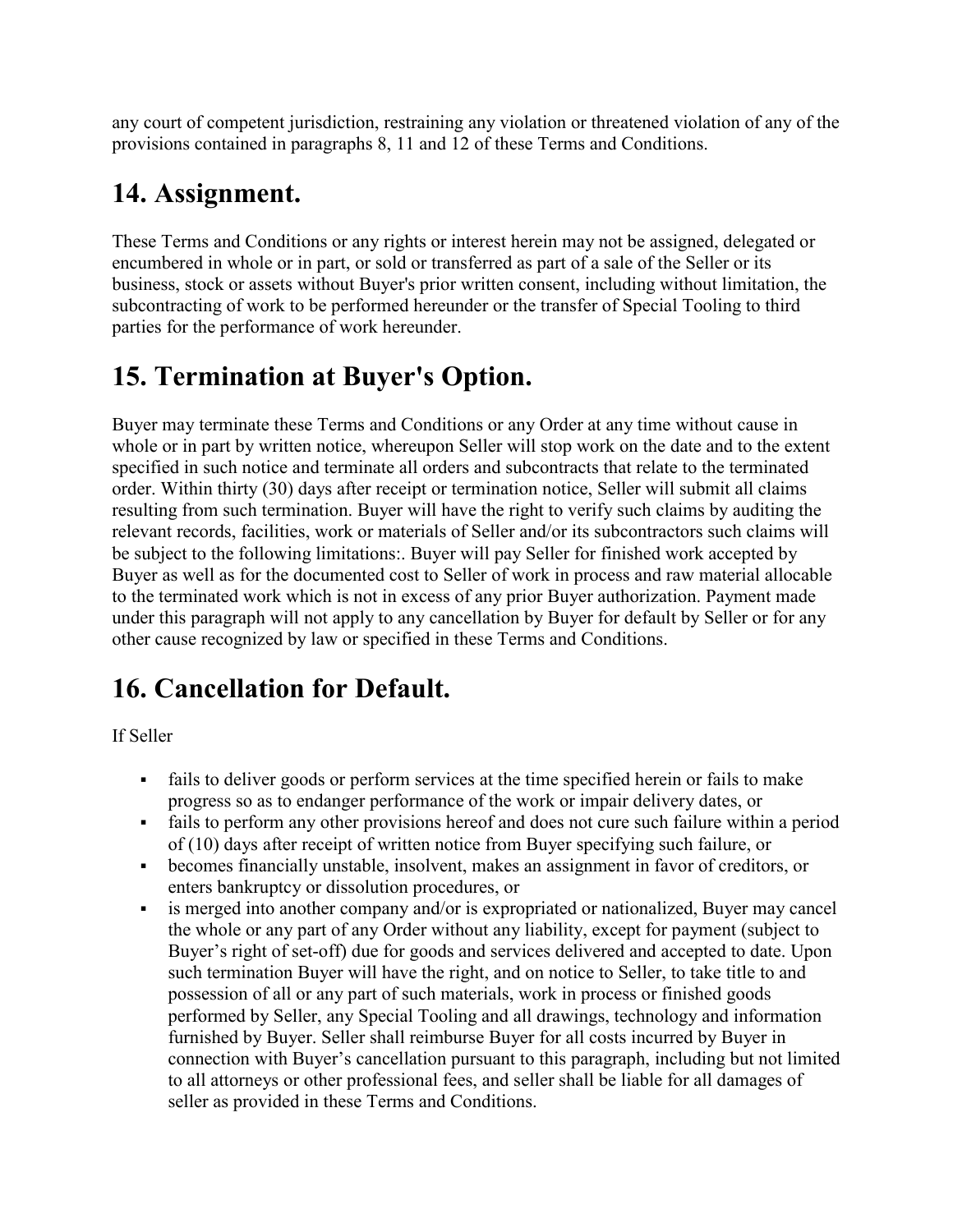## **17. Spare Parts for Equipment.**

- Seller will make spare parts for Buyer's requirements for any equipment purchased hereunder for ten years or for such longer time as may be required by Buyer after an order is terminated. The price of the part for Buyer's service requirements will be the price provided in the order plus costs actually incurred for special packaging.
- If the part is no longer required, then the price of the part for Buyer's equipment will be no greater than the last price stated in the order plus or minus
	- any changes in the cost of materials since the order was terminated, plus
	- a volume adjustment reflecting the actual increase in the cost per unit of producing fewer units, plus
	- a set-up charge reflecting the actual cost of preparation for the production run, plus
	- any additional costs actually incurred for special packaging. All of the foregoing components of the price will be documented to Buyer's reasonable satisfaction, including without limitation, set-up detail, machine productivity, scrap allowance, labor inefficiencies and excess raw material requirements.
- If the parts are manufactured in a country other than the country in which the goods are delivered to Buyer, Seller will mark the goods shipped for Buyer's service requirement "Made in (country of origin)".

### **18. Taxes.**

The goods purchased hereunder are for resale or for an exempt purpose and may be exempt from local sales or use taxes in the foreign jurisdiction.

## **19. Remedies.**

The rights and remedies herein reserved to Buyer are cumulative and in addition to any other or further rights and remedies available at law or in equity. The failure of either party at any time to require performance by the other party of any provision hereunder shall in no way affect the right to require such performance at any time thereafter. No waiver of any breach of any provision hereunder will constitute a waiver of any other breach or a waiver of such provision.

## **20. Component Application Sign-Off.**

Suppliers of component parts and sub-systems are expected to concur, in writing, that the application of their components or sub-systems meets the design intent for which they have been developed. This includes both the application in the Buyer tooling system and its operation in its final environment. Concurrence must occur at both design and try-out. This should be the objective of Seller.